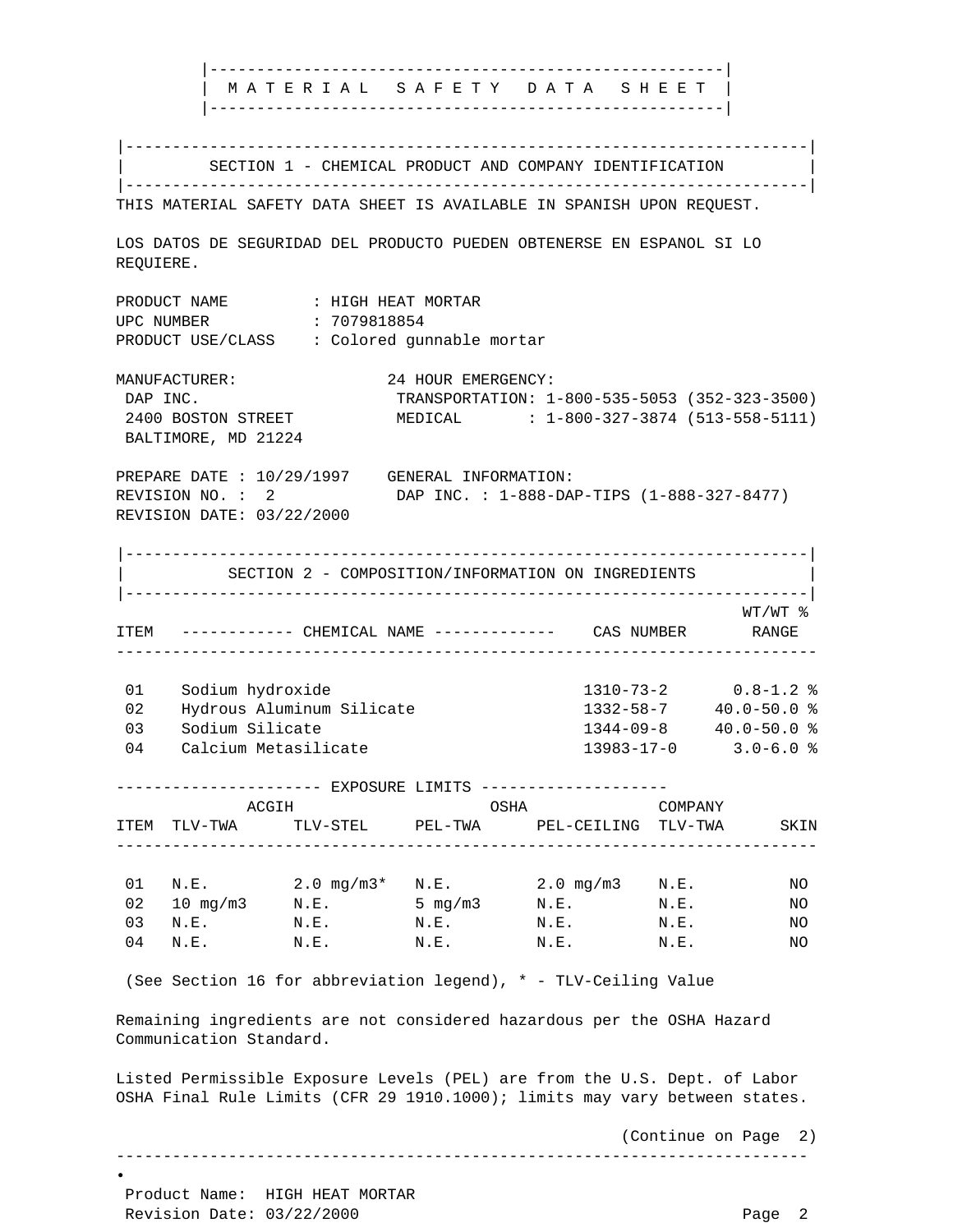|-------------------------------------------------------------------------| SECTION 3 - HAZARDS IDENTIFICATION |-------------------------------------------------------------------------|

 EMERGENCY OVERVIEW: Colored gunnable mortar with no odor. WARNING! Injurious to eyes and skin.

POTENTIAL HEALTH EFFECTS:

 EFFECTS OF OVEREXPOSURE - EYE CONTACT: May cause eye irritation and watering. Prolonged contact with eyes will cause alkaline burns.

 EFFECTS OF OVEREXPOSURE - SKIN CONTACT: Prolonged or repeated contact with skin will cause irritation and reddening.

EFFECTS OF OVEREXPOSURE - INHALATION: None known.

EFFECTS OF OVEREXPOSURE - INGESTION: May cause gastrointestinal upset.

EFFECTS OF OVEREXPOSURE - CHRONIC HAZARDS: None known.

 MEDICAL CONDITIONS WHICH MAY BE AGGRAVATED BY CONTACT: Skin diseases may may be aggravated by contact from product.

PRIMARY ROUTE(S) OF ENTRY: SKIN CONTACT INGESTION EYE CONTACT

 |-------------------------------------------------------------------------| SECTION 4 - FIRST AID MEASURES |-------------------------------------------------------------------------|

 EYE CONTACT: Flush with large quantities of water until irritation subsides.

SKIN CONTACT: Wash with soap and water.

INHALATION: Remove to fresh air.

INGESTION: DO NOT INDUCE VOMITING.

 COMMENTS: Call Medical in Section 1 if irritation or complications arise from any of the above routes of exposure.

 |-------------------------------------------------------------------------| SECTION 5 - FIRE FIGHTING MEASURES |-------------------------------------------------------------------------|

FLASH POINT: None  $LOWER$  EXPLOSIVE LIMIT: N.A. UPPER EXPLOSIVE LIMIT: N.A.

AUTOIGNITION TEMPERATURE: N.E.

EXTINGUISHING MEDIA: CO2 DRY CHEMICAL FOAM WATER FOG

UNUSUAL FIRE AND EXPLOSION HAZARDS: None known.

(Continued on Page 3)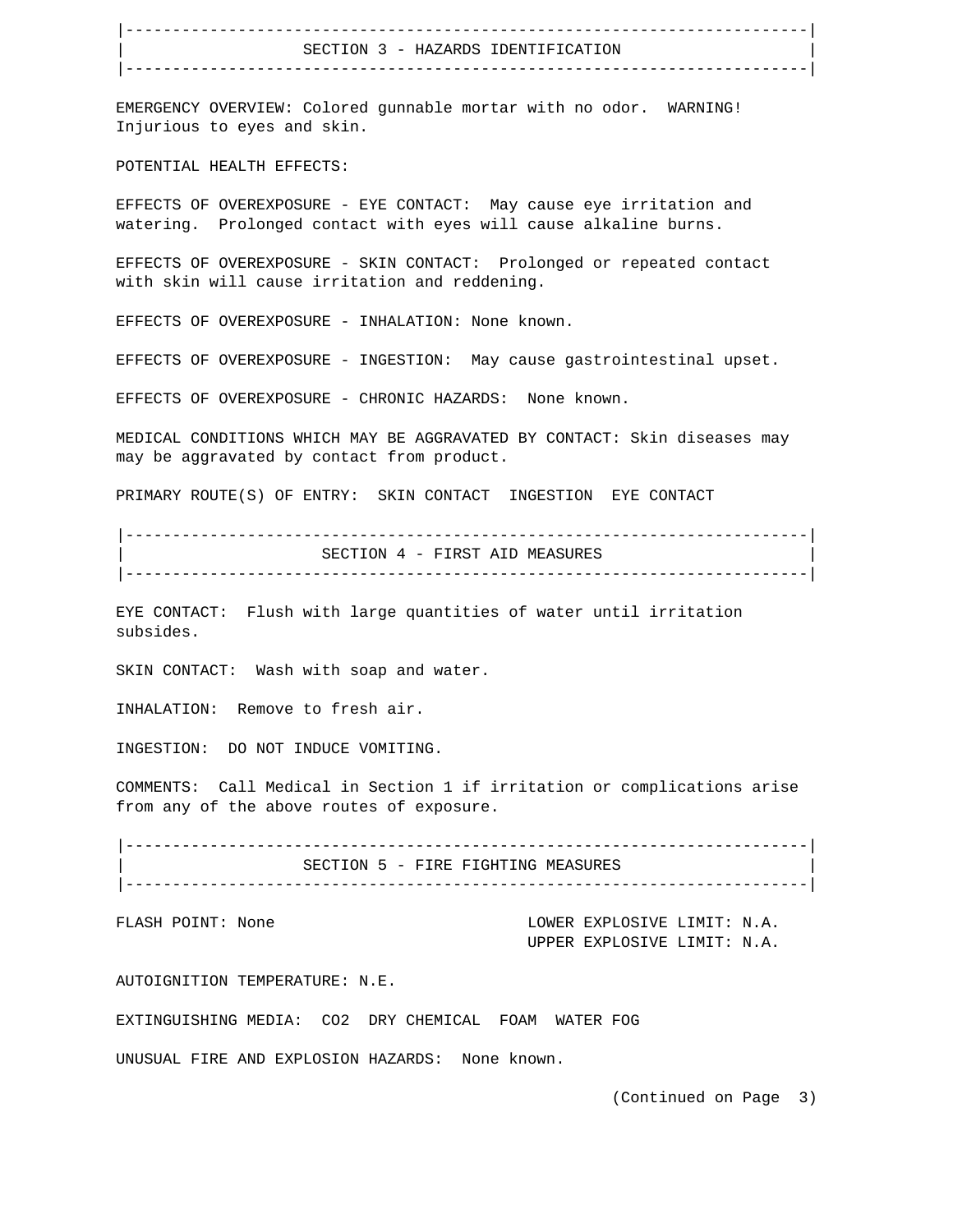Product Name: HIGH HEAT MORTAR Revision Date: 03/22/2000 Page 3

 |-------------------------------------------------------------------------| SECTION 5 - FIRE FIGHTING MEASURES |-------------------------------------------------------------------------|

--------------------------------------------------------------------------

 SPECIAL FIREFIGHTING PROCEDURES: As in any fire, wear self-contained breathing apparatus pressure-demand (MSHA/NIOSH approved or equivalent) and full protective gear. Use water spray to cool exposed surfaces.

 |-------------------------------------------------------------------------| SECTION 6 - ACCIDENTAL RELEASE MEASURES |-------------------------------------------------------------------------|

 SPILL OR LEAK PROCEDURES: Use absorbent material or scrape up dried material and place into containers.

 |-------------------------------------------------------------------------| SECTION 7 - HANDLING AND STORAGE |-------------------------------------------------------------------------|

 HANDLING INFORMATION: KEEP OUT OF REACH OF CHILDREN. Avoid prolonged or repeated contact with skin. Avoid contact with eyes.

 STORAGE INFORMATION: Store away from caustics and oxidizers. Keep containers tightly closed when not in use. Keep containers from excessive heat and freezing. Do not store at temperatures above 120 degrees F.

OTHER PRECAUTIONS: None.

 |-------------------------------------------------------------------------| SECTION 8 - EXPOSURE CONTROLS/PERSONAL PROTECTION |-------------------------------------------------------------------------|

ENGINEERING CONTROLS: Normal room ventilation.

 RESPIRATORY PROTECTION: A respiratory protection program that meets OSHA 1910.134 and ANSI Z88.2 requirements must be followed whenever workplace conditions warrant a respirator's use. Not required under normal usage and adequate ventilation.

EYE PROTECTION: Safety glasses with side shields recommended.

SKIN PROTECTION: Wear rubber gloves.

OTHER PROTECTIVE EQUIPMENT: Wear rubber apron.

HYGIENIC PRACTICES: Wash contaminated clothing before reuse.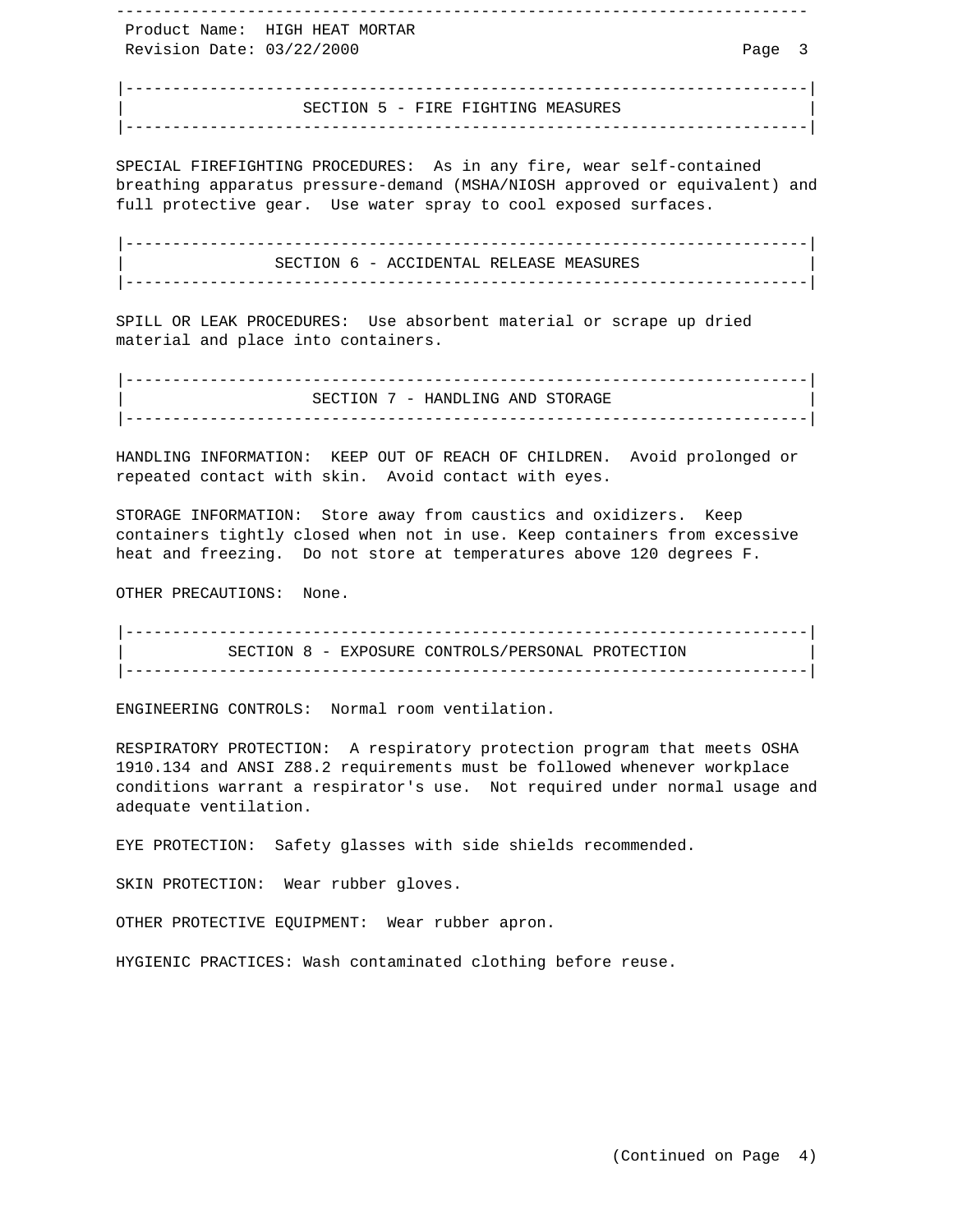-------------------------------------------------------------------------- Product Name: HIGH HEAT MORTAR Revision Date: 03/22/2000 Page 4 |-------------------------------------------------------------------------| SECTION 9 - PHYSICAL AND CHEMICAL PROPERTIES |-------------------------------------------------------------------------| BOILING RANGE : N.A. VAPOR DENSITY : N.A. ODOR : No odor APPEARANCE : Colored mortar EVAPORATION RATE: N.A. SOLUBILITY IN H2O : Partly until dry. SPECIFIC GRAVITY : 1.8000 VAPOR PRESSURE : N.A. PHYSICAL STATE : Liquid mortar (See Section 16 for abbreviation legend) |-------------------------------------------------------------------------| SECTION 10 - STABILITY AND REACTIVITY |-------------------------------------------------------------------------| CONDITIONS TO AVOID: Excessive heat and freezing. INCOMPATIBILITY: Contact with acid will cause evolution of heat. HAZARDOUS DECOMPOSITION PRODUCTS: Normal decomposition products, i.e. COx, NOx HAZARDOUS POLYMERIZATION: Will not occur under normal conditions. STABILITY: This product is stable under normal storage conditions. |-------------------------------------------------------------------------| SECTION 11 - TOXICOLOGICAL PROPERTIES |-------------------------------------------------------------------------|

No product or component toxicological information is available.

 |-------------------------------------------------------------------------| SECTION 12 - ECOLOGICAL INFORMATION |-------------------------------------------------------------------------|

No Information is available.

 |-------------------------------------------------------------------------| SECTION 13 - DISPOSAL CONSIDERATIONS |-------------------------------------------------------------------------|

 WASTE MANAGEMENT/DISPOSAL: Dispose of according to Federal, State, and Local Standards. This product does not meet the definition of a hazardous waste according to U.S. EPA Hazardous Waste Management Regulations, 40 CFR Section 261. State and Local regulations/restrictions are complex and may differ from Federal regulations. Responsibility for proper waste disposal is with the owner of the waste.

EPA WASTE CODE - If discarded (40 CFR 261): None.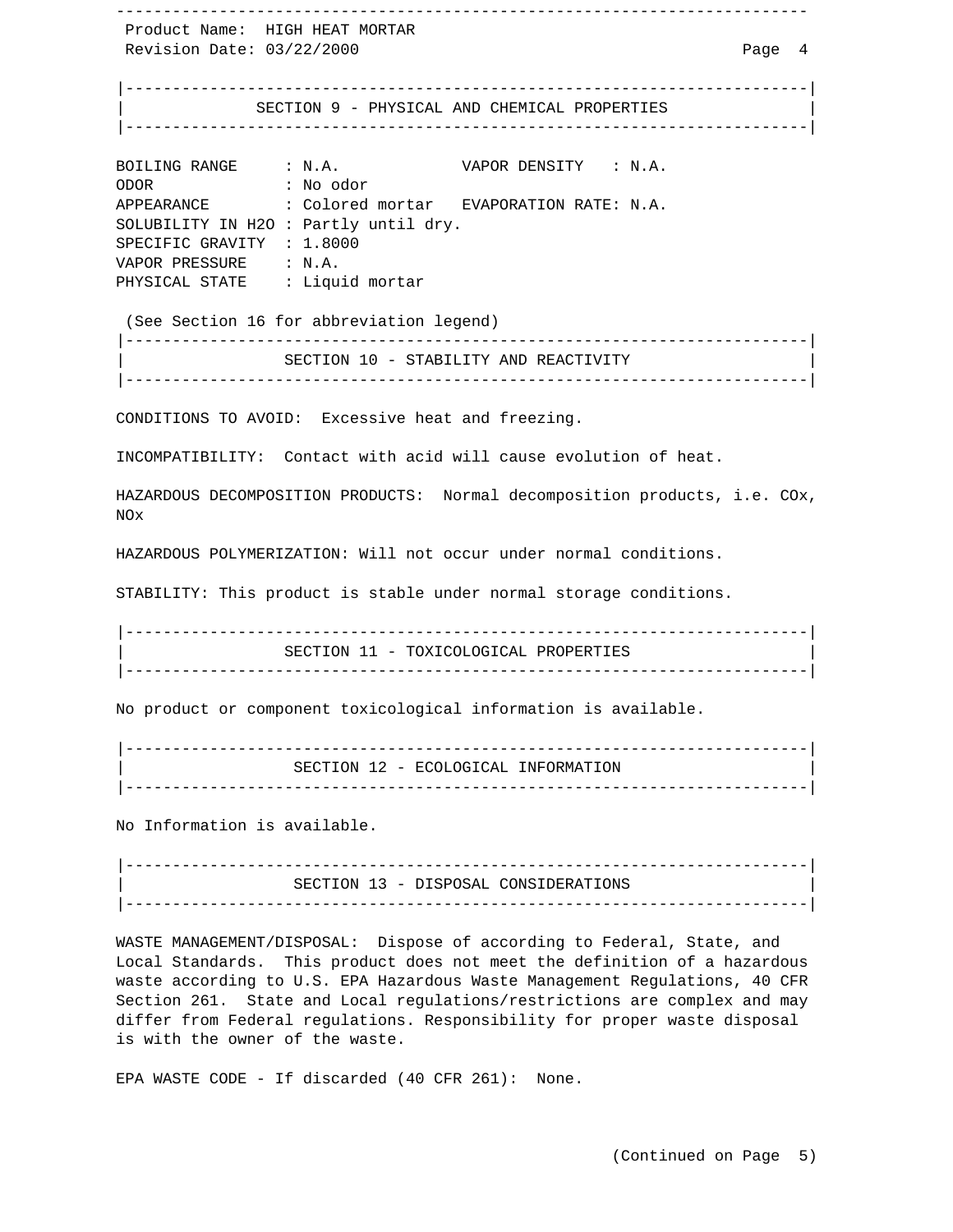-------------------------------------------------------------------------- Product Name: HIGH HEAT MORTAR Revision Date: 03/22/2000 Page 5 |-------------------------------------------------------------------------| SECTION 14 - TRANSPORTATION INFORMATION |-------------------------------------------------------------------------| DOT PROPER SHIPPING NAME: Not Regulated by D.O.T. DOT HAZARD CLASS: NONE DOT UN/NA NUMBER: NONE PACKING GROUP: NONE |-------------------------------------------------------------------------| | SECTION 15 - REGULATORY INFORMATION |-------------------------------------------------------------------------| U.S. FEDERAL REGULATIONS: AS FOLLOWS - OSHA: Hazardous by definition of Hazard Communication Standard (29 CFR 1910.1200) SARA SECTION 313: This product contains the following substances subject to the reporting requirements of Section 313 of Title III of the Superfund Amendments and Reauthorization Act of 1986 and 40 CFR Part 372: ---------- CHEMICAL NAME ----------- CAS NUMBER WT/WT % RANGE Sodium hydroxide 1310-73-2 0.8-1.2 % TOXIC SUBSTANCES CONTROL ACT: This product contains the following chemical substances subject to the reporting requirements of TSCA 12(B) if exported from the United States: ---------- CHEMICAL NAME ----------- CAS NUMBER No information is available. NEW JERSEY RIGHT-TO-KNOW: The following materials are non-hazardous, but are among the top five components in this product: ----------- CHEMICAL NAME ----------- CAS NUMBER Water 7732-18-5 PENNSYLVANIA RIGHT-TO-KNOW: The following non-hazardous ingredients are present in the product at greater than 3%: ----------- CHEMICAL NAME ----------- CAS NUMBER No non-hazardous ingredients are present at greater than 3%. CALIFORNIA PROPOSITION 65: WARNING: The chemical(s) noted below and contained in this product, are known to the state of California to cause cancer, birth defects or other reproductive harm: ----------- CHEMICAL NAME ----------- CAS NUMBER No Proposition 65 chemicals exist in this product. (Continued on Page 6)